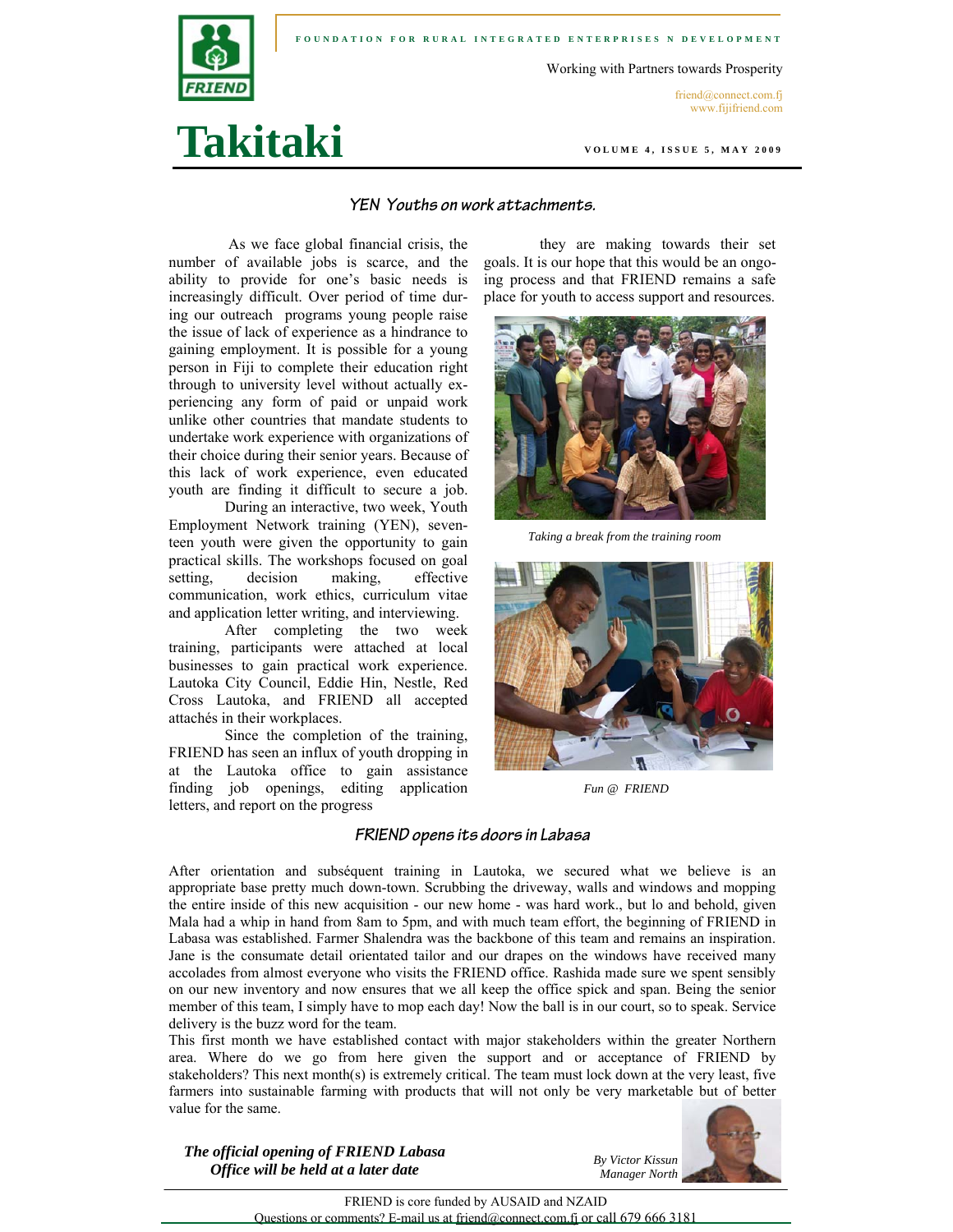

#### **FOUNDATION FOR RURAL INTEGRATED ENTERPRISES N DEVELOPMENT**

Working with Partners towards Prosperity

**VOLUME 4, ISSUE 5, MAY 2009** 

friend@connect.com.fj www.fijifriend.com

# **Takitaki**



*Regional participants with the guests at the opening of the Summit* 

With FRIEND being a new player on encouraging planting through its program GROW for Home, Health & Commerce participation in the 2nd Pacific Extension Summit was timely. The Summit heard about challenges of the experienced from Fiji and around the region in the field of agriculture.

 The five day summit in Nadi looked at the way forward for efficient extension practices.

 FRIEND was asked to present on the topic of NGO based extension approaches in Trade. FRIEND presentation was well received from the floor prompting a lively discussion on the lack of support and resources for the communities in need.  $\rightarrow$ 

### **Exploring International Partnership**

FRIEND is exploring partnership with BASIX India as it embarks on projects with rural farmers and BASIX has been doing rural development work for



*Sashi with Vijay Madhwan, Founder of Basix* 

upon for sustainability.

last 12 years very sustainably. I travelled to BASIX headquarters in Hydrabad India in April and met senior management on possibilities of partnership. BASIX is willing to assist in the agricultural development of farmers and provide technical assistance needed as they have similar soils, weather and are able to produce agricultural crops all year around. Most farmers we visited have small holder farms yet are able to sustain their families. BASIX has also offered its first international fellowship to FRIEND. The founder Mr Vijay Madhwan has personally offered that they are willing to provide training to FRIEND staff for over period of time to help build institutional capacity of the organisation.Very sincere thanks to Dr Lex Thompson and SPC FACT

for covering my flight cost to India. This was a very worthwhile visit and has helped me review FRIEND closely, its strengths and the areas we will work

 A major stumbling block for FRIEND work in its GROW Program remains the availability of seeds and planting material.

While FRIEND has made some valuable offshore contacts in seeking 'seed' support, it is attempting to start its own seedling centers and needs technical and financial assistance from willing partners.

 One of these partners is the SPC FACT program headed by Dr Lex Thompson that focuses on Facilitating Agricultural Commodity Trade.

 The Summit was organized by the Secretariat of the Pacific Community Land Resources Division.

 And gathering of the experienced from around the region has made it even clearer with its message to grow more keeping an eye on the market, that FRIEND is on the right path in terms of ensuring Food Security in Fiji in our quest for alleviating poverty through planting for home, health and commerce.

*By Sandhya Narayan* 



FRIEND is core funded by AUSAID & NZAID Questions or comments? E-mail us at friend@connect.com.fj

*Sashi Kiran*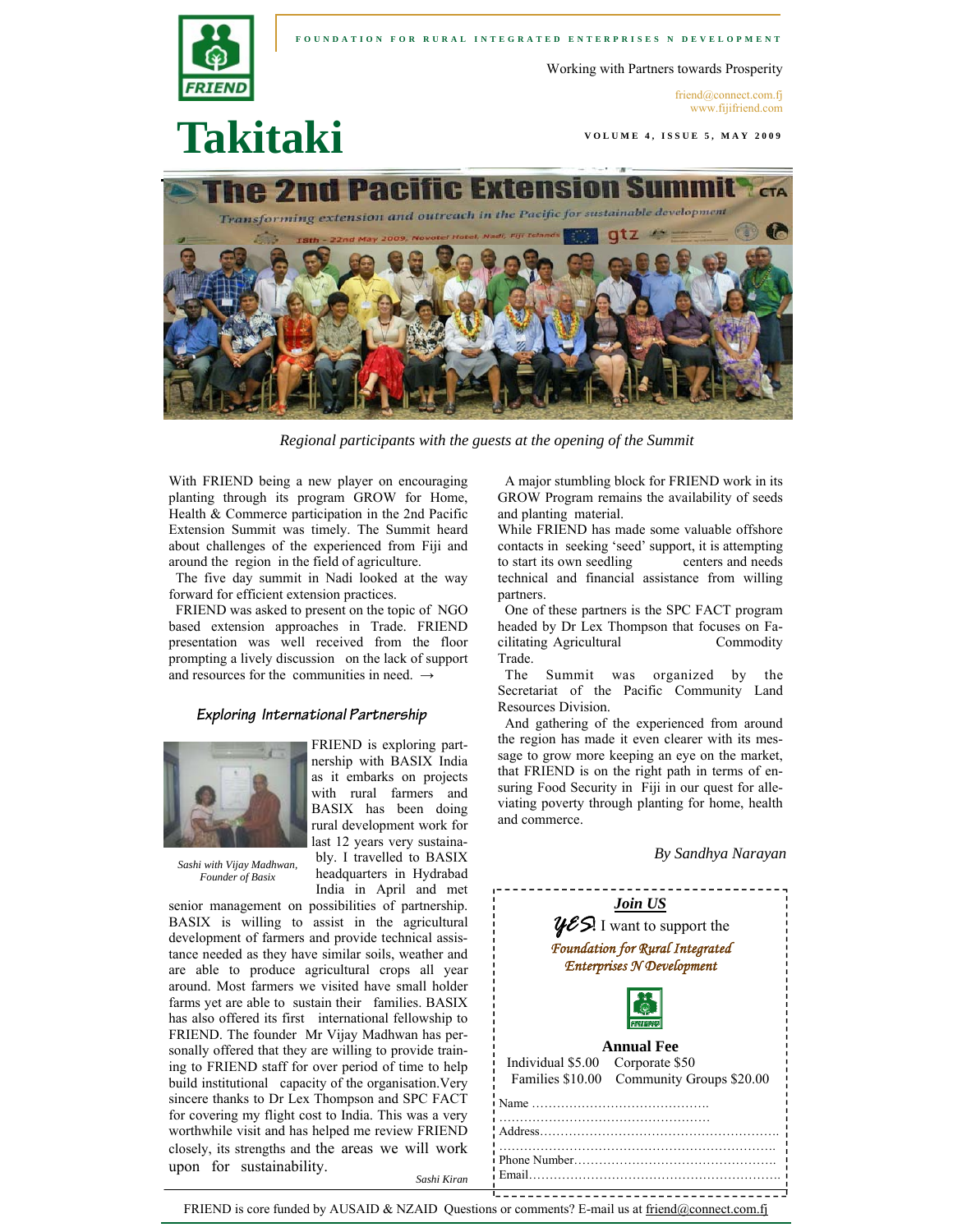

**FOUNDATION FOR RURAL INTEGRATED ENTERPRISES N DEVELOPMENT** 

Working with Partners towards Prosperity

friend@connect.com.fj www.fijifriend.com

# **Takitaki**

**A trip to Leqaeqa** 



*Mere, Arti & Karishma* 

**VOLUME 4, ISSUE 5, MAY 2009** 

Staff from FRIEND visited Legalega Research Station to have a better look at the Agriculture research practices.

 The team was impressed with the use of Marco-ting and Grafting techniques which provide quick yields. In most cases trees that would normally take upto five years to bear fruit, start fruiting in two years.

 The team witnessed work on a project of preparing a thousand breadfruit seedlings using marco-ting to be distributed to farmers who want to have breadfruit plantations for export of breadfruits. The team came back excited from the trip with their purchases of grafted fruit trees, cinnamon plants and a 'new' fruit called mangosteen to be tasted by every-

one.Now hands up everyone who have never heard of this fruit before! I for one would be part of the group. But with a little research of my own am now trying to educate my folks on this new wonder fruit. It is a native of Asian countries and the researchers believe that the conditions in Fiji

are ideal for this tree. Historically mangosteen has been used as traditional remedies for many health benefits, but it is only recently that's its benefits have become 'known' in developed countries. Local agricultural experts believe that if Fiji can ensure a good supply of mangosteen, it may be one of the future export commodities bringing more foreign exchange into the country.



*Mangosteen on trial at Leqaleqa* 

## **Poverty Workshop May 22nd @ USP Center Lautoka Recipe Corner**

Several FRIEND staff had the opportunity to attend a workshops on "Fostering Gender Equality in Employment and Incomes," and "The Incidence of poverty and Implications for National Poverty Alleviation Policies facilitated by Prof Wadan Narsey. These workshops were geared towards addressing the UNDP Millenium Development Goals for eradicating extreme poverty and hunger, and p r o m o t i n g g e n d e r e quality.

. The workshop reiterated poverty as the "inequality of opportunities and capabilities." In Fiji, 79% of those falling below the poverty line live in rural communities. The province of Ba contains the largest number of individuals fitting this definition, some of which can be attributed to its high population concentration. Given that the number of those living in poverty will increase due to the current global economic crisis, and the current situation in Fiji including the devaluation of the dollar and an increase in the price of food. Prof Narsey emphasized the need for programs into the rural areas even though it may be difficult.

# **SATWA—roasted delight of 7 grains**



*Ingredients* : Friend's Fiji Style Satwa Pack, I cup milk, Sugar Or Friend's Fiji Style Honey.

*Method:* Take half a cereal bowl of Satwa. Add sugar or honey to taste. Pour in milk to mix into a thickish paste. Dig in with a spoon to enjoy the taste of freshly roasted grains.

*Friend's Fiji Style Satwa is prepared from traditional recipe brought to this land by the indentured labourers from India. The hardworking 'girmityas' would use this as a filling, healthy and affordable snack for sustenance while attending to the fields of the colonial masters or doing the back breaking tasks of clearing forests for infrastructure development.* 



*With Sandhya Narayan* 

FRIEND is Core Funded by AUSAID & NZAID. Questions or comments? E-mail us at friend@connect.com.fj